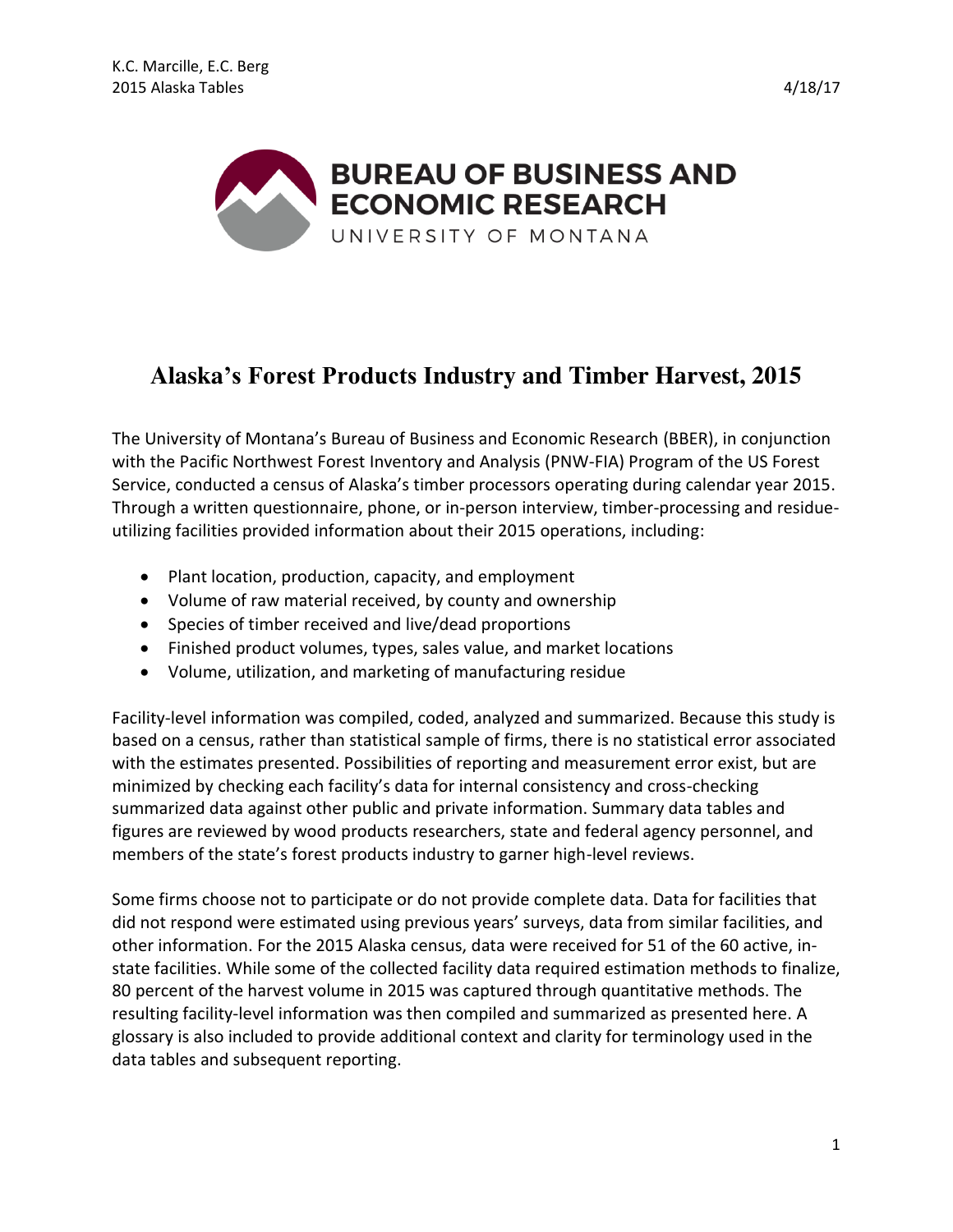In addition to data collected through BBER survey efforts, publicly available data sources were leveraged to help reconcile and estimate total harvest volumes. USDA Forest Service Cut and Sold Reports provided context for national forest harvest levels. USDA Forest Service 2015 export permits as well as United States International Trade Commission (USITC) export data provided information on export volume, species, value, ownership and destination in 2015. Additional harvest and export information from lands under state ownership were received through personal correspondence with the State of Alaska Division of Forestry.

A series of research briefs/bulletins are currently being prepared that will include selected tables along with historical information and current industry trends. All BBER reports on Alaska's forest products industry can be found at: [http://www.bber.umt.edu/FIR/S\\_AK.asp](http://www.bber.umt.edu/FIR/S_AK.asp) 

As we continue to finalize the reports, we would like to provide this "core" information to our data users and other interested individuals. We encourage you to contact us if you have any additional questions about the data. However, firm-level data are confidential and will not be released.

The lead analyst on this report is:

**Kate C. Marcille**  Research Associate, Forest Industry Research Program Bureau of Business and Economic Research [kate.marcille@business.umt.edu](mailto:kate.marcille@business.umt.edu) (406) 243-5113

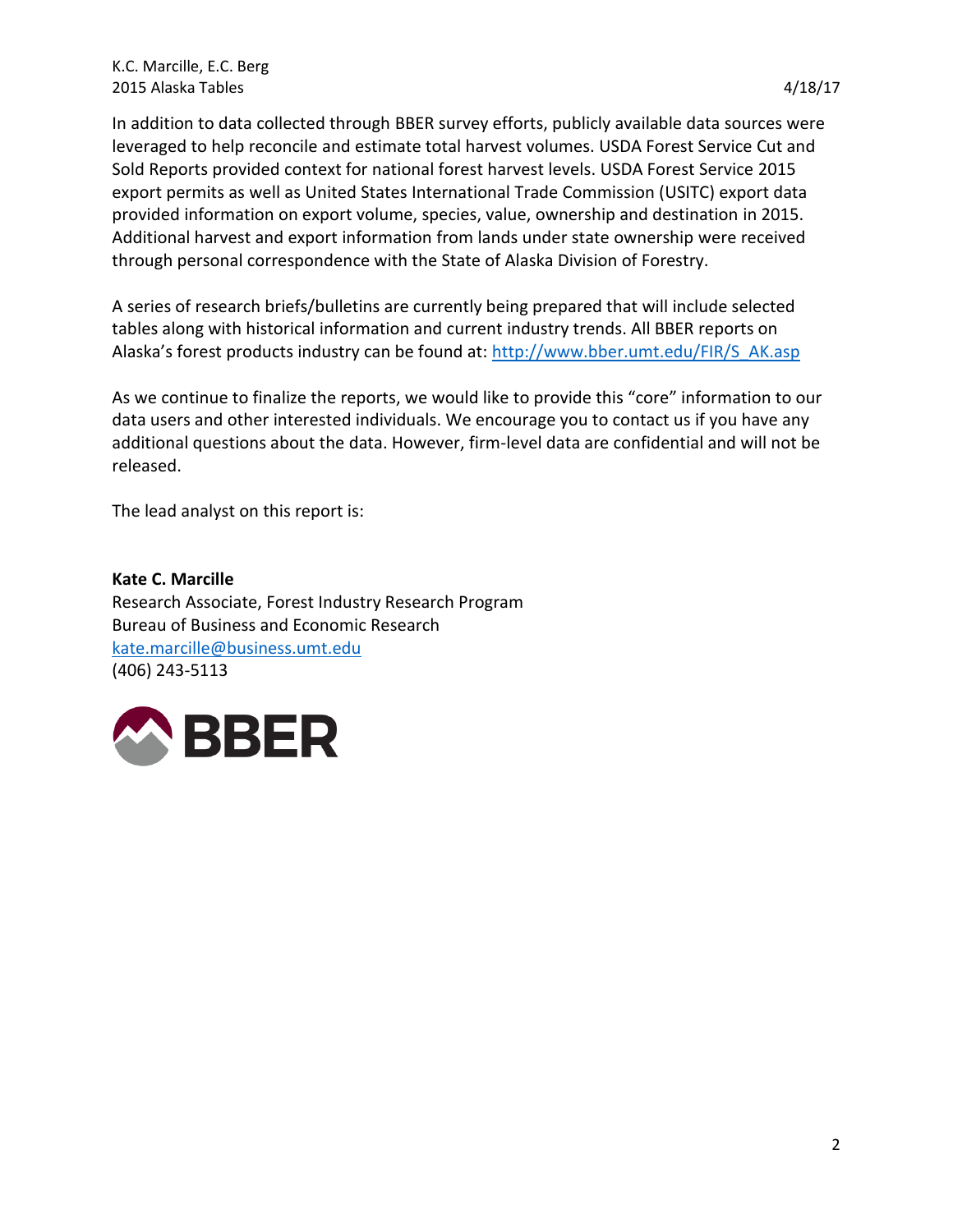# **Highlights**

- Alaska's statewide timber harvest in 2015 was estimated at 136.4 million board feet (MMBF) Scribner, down from 175.3 MMBF in 2011. Private lands supplied the majority of the harvest at 67 percent, a decrease from nearly 73 percent in 2011. Conversely, public ownerships have increased as a proportion of the harvest, with USFS timber harvest accounting for about 22 percent in 2015, compared with little more than 16 percent in 2011.
- Sitka spruce was the leading species harvested, accounting for 70 percent of the total harvest volume, and was also the major export species in 2015. Western hemlock and western redcedar each accounted for roughly 10 percent of the overall harvest. Sawlogs were the main product harvested, accounting for nearly 94 percent of the total harvest, and Southeast boroughs/census areas contributed nearly 60 percent of this volume. By comparison, Southeast boroughs accounted for more than 80 percent of the sawlog volume harvested in 2011.
- Though timber products including tonewood (wood used to make musical instruments) and cedar products combined only accounted for 1 percent of the total harvest in 2015, this represented a substantial increase (nearly four times) over the volume in 2011.
- Alaska log exports decreased dramatically between 2011 and 2015, falling approximately 42 percent. Alaskan log exports reached a decadal high (2005 to 2015) in 2012, but began decreasing in 2013 – falling by 28 percent in 2014, and by an additional 20 percent in 2015.
- Nearly all 2015 Alaskan log exports were sent to Pacific Rim countries in Northeast Asia, with China receiving approximately 76 percent of the volume leaving the Anchorage Customs District. Japan accounted for 16 percent and Korea an additional 7 percent of the exported log volume. Exports to all three of these countries have decreased between 2011 and 2015 by an average of more than 50 percent.
- A total of 60 Alaska primary wood products facilities were identified as active in 2015:
	- 39 sawmills
	- 11 log home manufacturers
	- 10 other primary facilities that produced other products including fuelwood/energy products, cedar products and tonewood.
- Although the number of active Alaska facilities decreased from 2011, 6 new facilities were identified and one sawmill became active again in 2015. Approximately 14 facilities active in 2011 were idle and not operating during 2015, while 10 active 2011 facilities have since closed.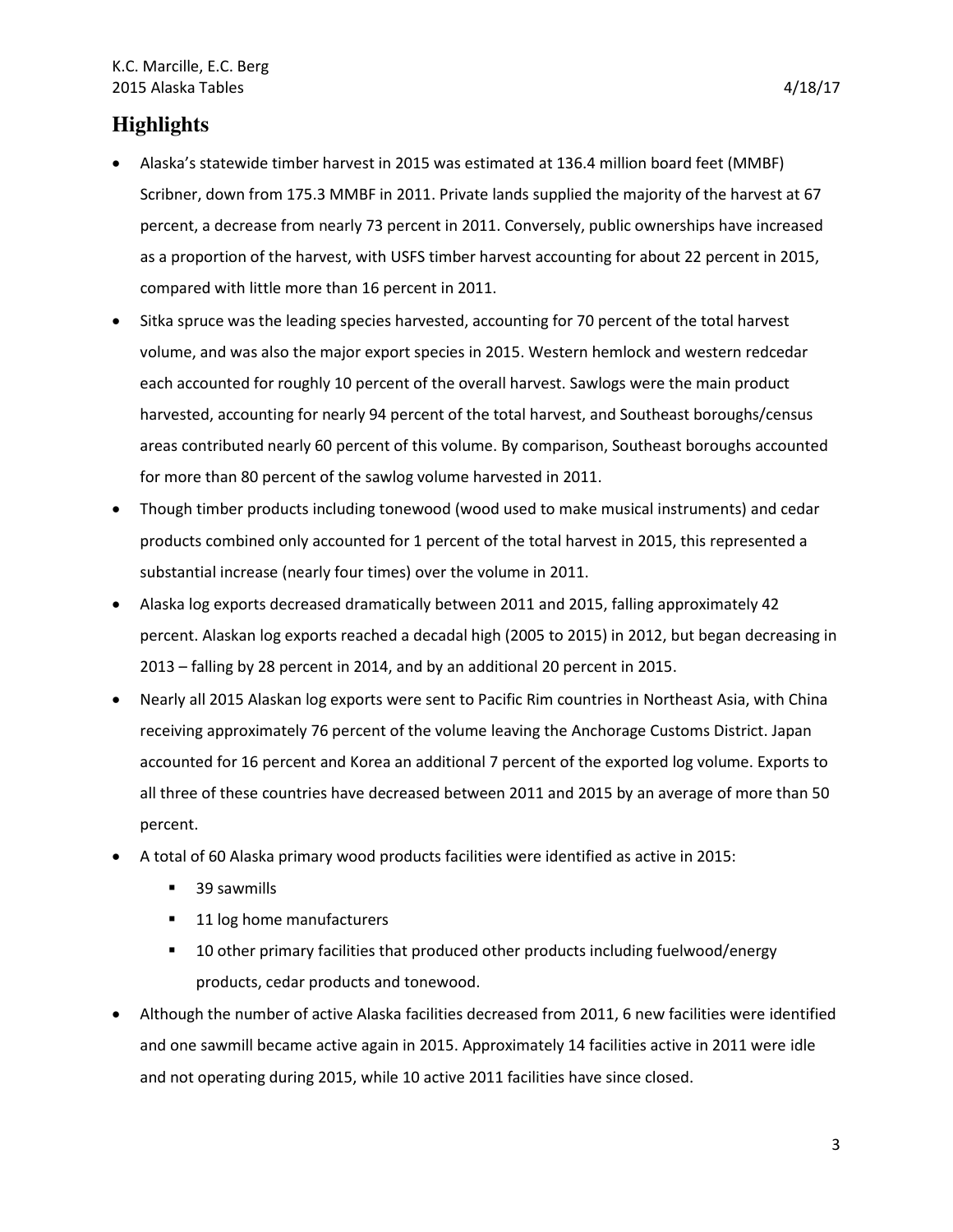- State and other public lands provided about 9 percent (2.8 MMBF Scribner) of the timber processed by Alaska facilities in 2015. About 37 percent (11.6 MMBF) of utilized volume came from private and native corporation lands. National forest lands accounted for 54 percent (16.9 MMBF) of timber received by Alaska facilities.
- Western redcedar was the most common species received by Alaska facilities, accounting for 35 percent of all products – an increase of nearly 10 percent over 2011—and accounting for approximately 42 percent of the sawlog volume. Western hemlock only accounted for 5 percent of timber volume received by facilities in 2015, a level less than half of what it was in 2011.
- Despite declining harvest levels and lower mill receipt volumes, Alaska's 39 sawmills produced just over 30 MMBF of lumber, nearly 50 percent more than in 2011. Alaska sawmills recovered an average of 1.33 board feet lumber tally per board foot Scribner of log input, a 12-percent increase over 2011. This increase in overrun likely reflects improved market conditions. State-wide house log production fell by more than 15 percent from 2011 to 2015, while fuelwood products (firewood and wood pellets) increased by 12 percent.
- Self-reported production capacity fell statewide alongside the reduction in active Alaskan primary processing facilities. Lumber production capacity fell by 9 percent from 2011 to 2015 while house log production capacity fell by 52 percent. Interior Alaska saw the most dramatic drop in house log production capacity, falling by 77 percent since 2011. Annual timber-processing capacity of active facilities in the combined sawmill and houselog sectors fell by 8.5 percent since 2011, to 121.4 MMBF Scribner. Although overall production capacity fell, capacity utilization in Alaska's sawmill and house log sectors increased to over 20 percent in 2015, close to the 2005 utilization levels.
- Total residue volume produced in 2015 increased over reported 2011 volumes, alongside increasing lumber production. A general increase in facilities reporting "other uses" of residues – animal bedding, mulch, landscape material – was observed in 2015. The proportion of residue used for fuelwood dropped slightly between 2011 and 2015, likely linked to the impact of lower natural gas prices, and facilities have found alternative uses for mill residuals.
- Alaska's primary forest products industry shipped products valued at \$23.3 million (free on board [f.o.b.] the producing mill) in 2015, an increase of 28 percent from 2011, in constant 2015 dollars. The majority of primary products were sold within the state of Alaska. Residue sales – including firewood, garden mulch, animal bedding and landscaping fill – also increased to nearly \$4.9 million in 2015. Due to dramatic decreases in sawlog volume exported from Alaska, statewide total sales value for the forest products industry in 2015 was down nearly 20 percent from 2011 estimates.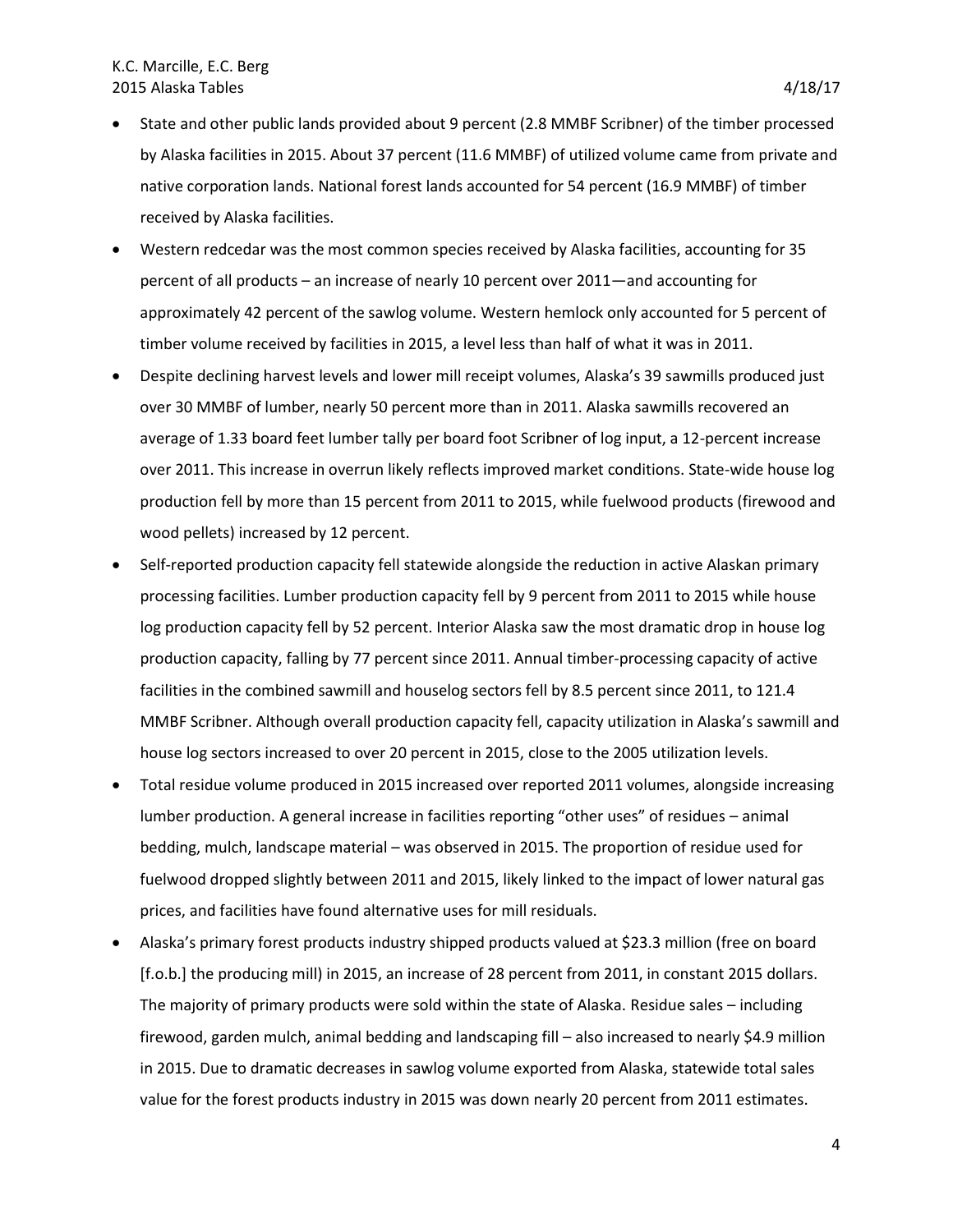

**Figure 1 –Alaska's primary wood processing facilities active during calendar year 2015.**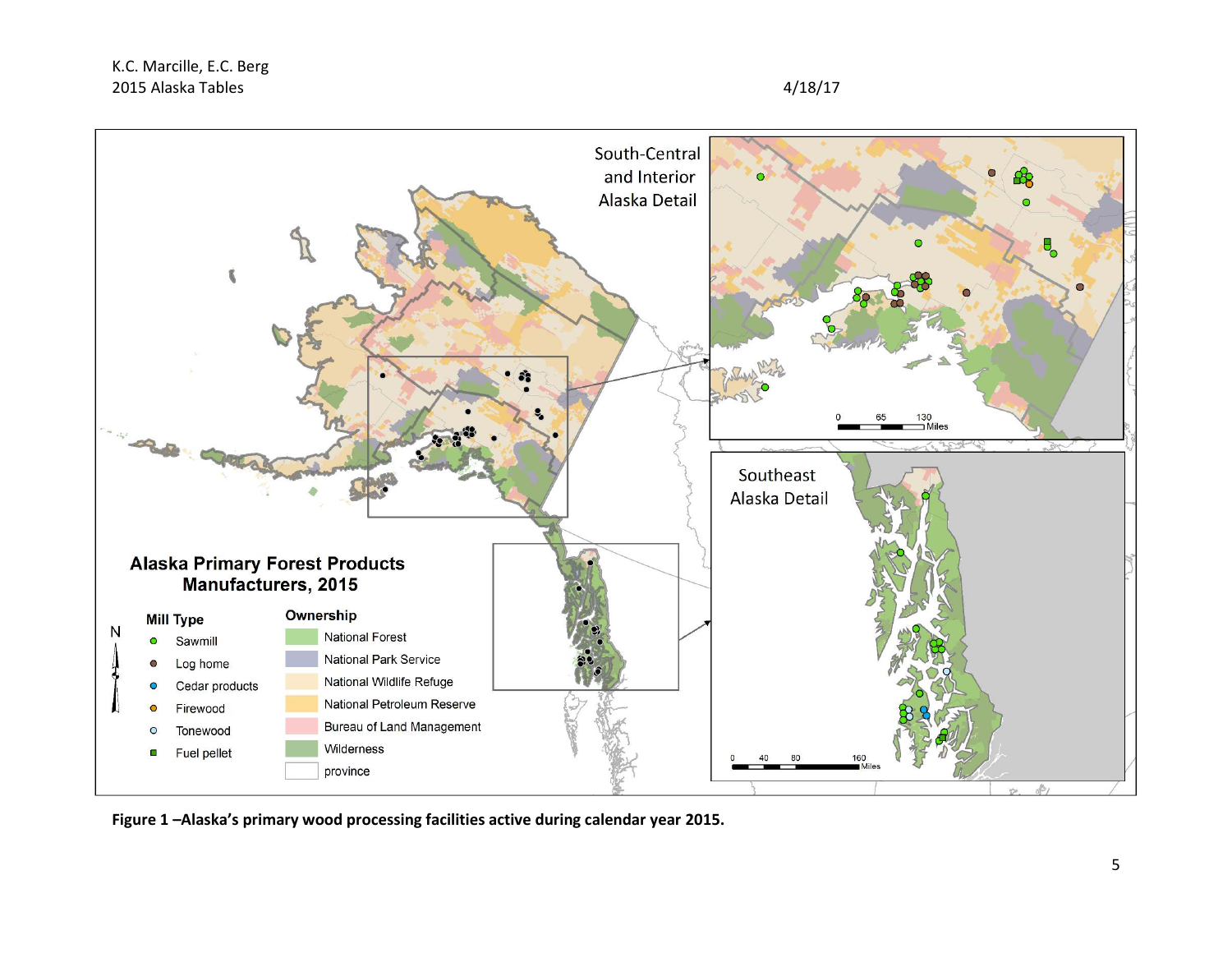# K.C. Marcille, E.C. Berg 2015 Alaska Tables 4/18/17

#### **Table 1—Alaska timber harvest by ownership class and product type, 2015**

|                                          |                | House          |                                         | Other                    | All     | 2011 All          |
|------------------------------------------|----------------|----------------|-----------------------------------------|--------------------------|---------|-------------------|
| <b>Ownership class</b>                   | <b>Sawlogs</b> | logs           | <b>Fuelwood</b>                         | products <sup>a</sup>    |         | products products |
|                                          |                |                | -Thousand board feet, Scribner--------- |                          |         |                   |
| Private -- including Native corporations | 89.244         | 281            | 823                                     | 501                      | 90.848  | 127.990           |
| <b>National Forest</b>                   | 28.961         | 194            | 60                                      | 1,071                    | 30,286  | 28,688            |
| State and other public                   | 9,556          | 846            | 4,835                                   | $\overline{\phantom{m}}$ | 15,237  | 18.590            |
| <b>All owners</b>                        | 127,761        | 1,321          | 5,718                                   | 1,572                    | 136,371 | 175,267           |
|                                          |                |                |                                         |                          |         |                   |
|                                          |                | -------------- | --Percent of harvest----------------    |                          |         |                   |
| Private -- including Native corporations | 69.9           | 21.2           | 14.4                                    | 31.9                     | 66.6    | 73.0              |
| <b>National Forest</b>                   | 22.7           | 14.7           | 1.0                                     | 68.1                     | 22.2    | 16.4              |
| State and other public                   | 7.5            | 64.1           | 84.6                                    |                          | 11.2    | 10.6              |
| All owners <sup>p</sup>                  | 93.7           | 1.0            | 4.2                                     | 1.2                      | 100     | 100               |

<sup>a</sup> Other timber products include tonew ood and cedar products.

 $<sup>b</sup>$  Total may not add to 100% due to rounding.</sup>

| rable z—Alaska ulliber harvest by species and product type, zu ib |                |                                           |              |                 |  |  |  |  |
|-------------------------------------------------------------------|----------------|-------------------------------------------|--------------|-----------------|--|--|--|--|
|                                                                   |                | <b>Other</b>                              |              |                 |  |  |  |  |
| <b>Species</b>                                                    | <b>Sawlogs</b> | products <sup>ab</sup>                    | All products | <b>products</b> |  |  |  |  |
|                                                                   |                | ------Thousand board feet, Scribner------ |              |                 |  |  |  |  |
| Sitka spruce                                                      | 96,115         | 279                                       | 96,393       | 111,364         |  |  |  |  |
| Western hemlock                                                   | 14,594         | 117                                       | 14,711       | 35,159          |  |  |  |  |
| Western redcedar                                                  | 12,188         | 1,294                                     | 13,483       | 18,362          |  |  |  |  |
| <b>White Spruce</b>                                               | 2,530          | 5,196                                     | 7,726        | 6,173           |  |  |  |  |
| <b>Birch species</b>                                              | 734            | 1,280                                     | 2,014        | 1,660           |  |  |  |  |
| Alaska-yellow cedar                                               | 1,425          | 247                                       | 1,671        | 1,786           |  |  |  |  |
| Other <sup>c</sup>                                                | 174            | 198                                       | 373          | 762             |  |  |  |  |
| All species                                                       | 127,761        | 8,610                                     | 136,371      | 175,267         |  |  |  |  |
|                                                                   |                | -Percent of harvest--                     |              |                 |  |  |  |  |
| Sitka spruce                                                      | 75.2           | 3.2                                       | 70.7         | 63.5            |  |  |  |  |

### **Table 2—Alaska timber harvest by species and product type, 2015**

| Sitka spruce             | 75.2 | 3.2  | 70.7 | 63.5  |
|--------------------------|------|------|------|-------|
| Western hemlock          | 11.4 | 1.4  | 10.8 | 20.1  |
| Western redcedar         | 9.5  | 15.0 | 9.9  | -10.5 |
| <b>White Spruce</b>      | 2.0  | 60.3 | 5.7  | - 3.5 |
| <b>Birch species</b>     | 0.6  | 14.9 | 1.5  | - 0.9 |
| Alaska-yellow cedar      | 1.1  | 2.9  | 1.2  | 1.0   |
| Other <sup>c</sup>       | 0.1  | 2.3  | 0.3  | 0 4   |
| All species <sup>d</sup> | 93.7 | 6.3  | 100  |       |

a Other products include houselogs, fuelw ood logs, cedar product logs, and

tonew ood.

 $b$  Products by species w ere combined to prevent disclosure.

 $\degree$  Other species include cottonw ood, quaking aspen, black spruce, poplar and red alder.

<sup>d</sup> Total may not add to 100% due to rounding.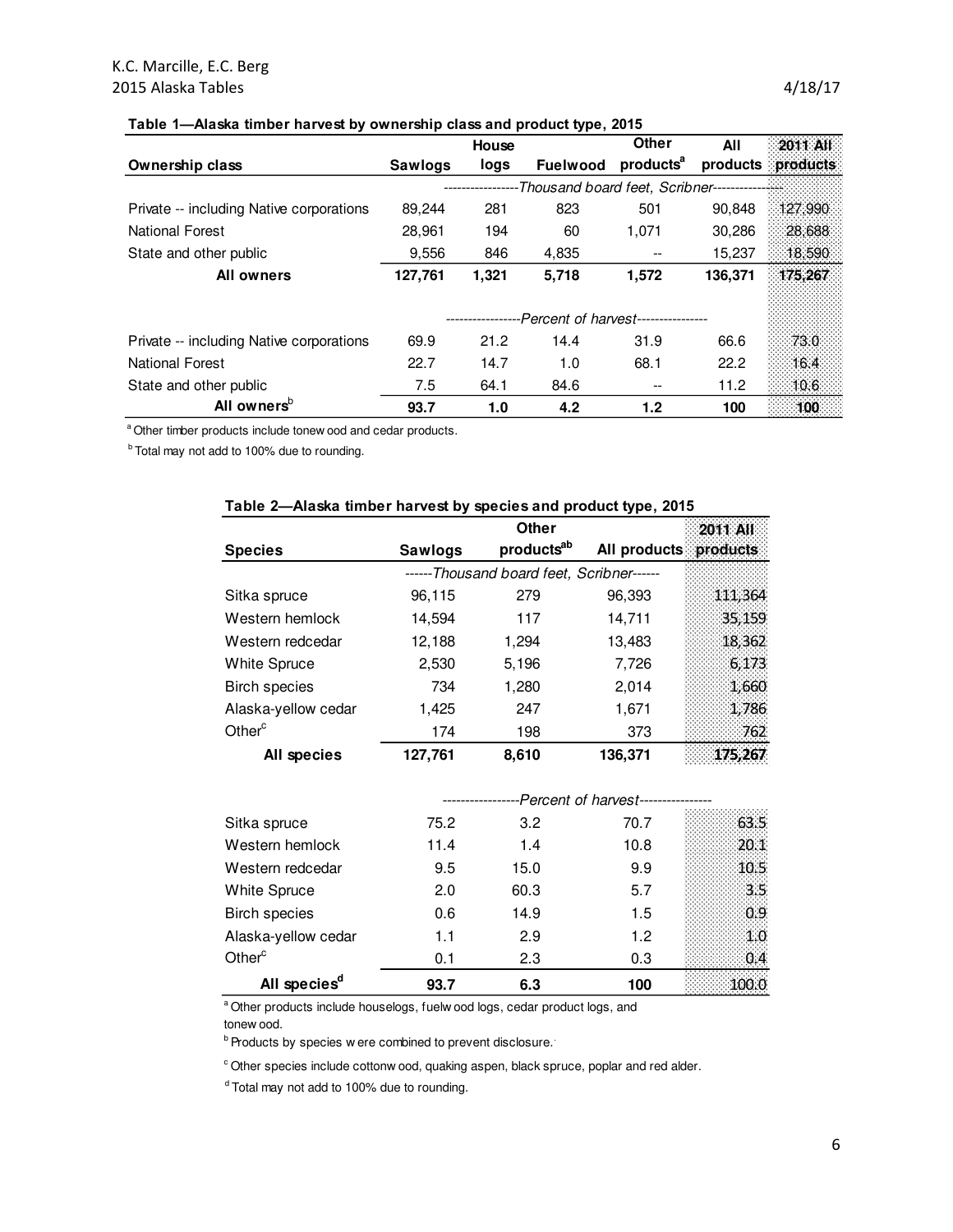| Resource area                       | <b>Harvest Volume</b>         | Percentage<br>of total |
|-------------------------------------|-------------------------------|------------------------|
|                                     | Thousand board feet. Scribner |                        |
| Interior                            | 7,863                         | 5.8                    |
| Southcentral & Western <sup>a</sup> | 52.547                        | 38.5                   |
| Southeast                           | 75.961                        | 55.7                   |
| State total                         | 136,371                       | 100                    |

# **Table 3—Alaska timber harvest by resource area, 2015**

a Resource areas combined to avoid disclosure.

**Table 3 -** reference for resource area

| Alaska timber resource and borough/census areas |
|-------------------------------------------------|
| Resource area                                   |
| Interior:                                       |
| Fairbanks North Star Borough                    |
| Denali Borough                                  |
| Yukon-Koyukuk                                   |
| Southeast Fairbanks Census Area                 |
| Southcentral:                                   |
| Anchorage Borough                               |
| Kenai Peninsula Borough                         |
| Matanuska-Susitna Borough                       |
| Valdez-Cordova Census Area                      |
| Southeast:                                      |
| Haines Borough                                  |
| Juneau Borough                                  |
| Ketchikan Gateway Borough                       |
| Prince of Wales-Outer Ketchikan Census Area     |
| Sitka Borough                                   |
| Skagway-Hoonah-Angoon Census Area               |
| Wrangell-Petersburg Census Area                 |
| Yakutat Borough                                 |
| Western:                                        |
| <b>Bethel Census Area</b>                       |
| Kodiak Island Borough                           |

7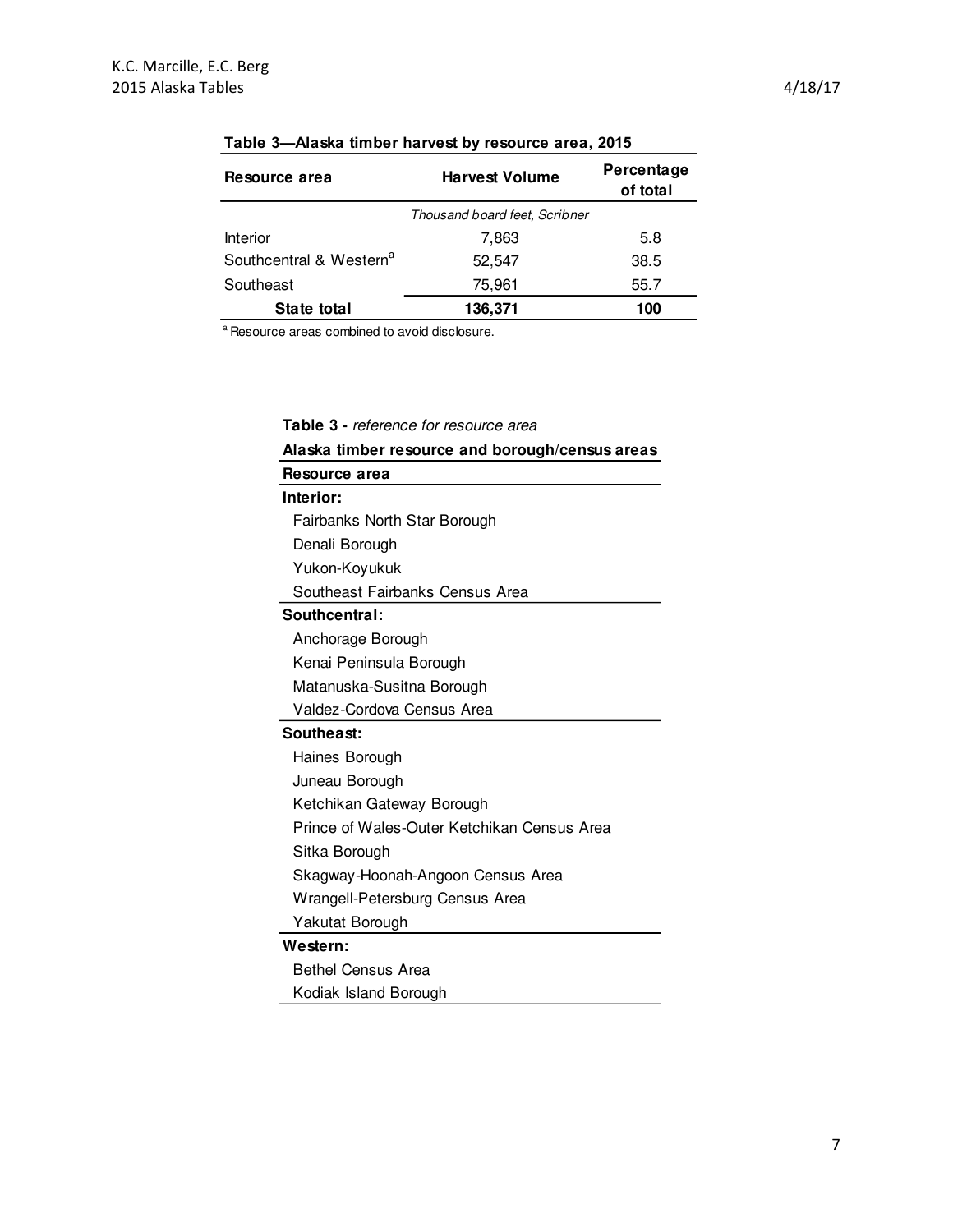| Ownership class                         | Sawlogs <sup>a</sup> | House<br>logs |       | <b>Other</b>             | $2015 -$                                          | $2011 -$                                                    | $2005 -$<br>Fuelwood <sup>b</sup> products <sup>c</sup> all products all products <sup>d</sup> all products <sup>e</sup> |
|-----------------------------------------|----------------------|---------------|-------|--------------------------|---------------------------------------------------|-------------------------------------------------------------|--------------------------------------------------------------------------------------------------------------------------|
|                                         |                      |               |       |                          |                                                   | -Thousand board feet, Scribner----------------------------- |                                                                                                                          |
| Private -- including native corporation | 1,244                | 281           | 823   | 501                      | 2,848                                             | 3.364                                                       | 3.743                                                                                                                    |
| <b>National Forest</b>                  | 15,545               | 194           | 60    | 1,071                    | 16,870                                            | 12.099                                                      | 23.866                                                                                                                   |
| State & other public                    | 5,880                | 846           | 4,835 | $\overline{\phantom{m}}$ | 11,561                                            | 7.796                                                       | 17,252                                                                                                                   |
| <b>All owners</b>                       | 22,669               | 1,321         | 5,718 | 1,572                    | 31,280                                            | 23,259                                                      | 44,861                                                                                                                   |
|                                         |                      |               |       |                          | --Percentage of volume received------------------ |                                                             |                                                                                                                          |
| Private -- including native corporation | 5.5                  | 21.2          | 14.4  | 31.9                     | 9.1                                               | 14.5                                                        | 83                                                                                                                       |
| <b>National Forest</b>                  | 68.6                 | 14.7          | 1.0   | 68.1                     | 53.9                                              | 52.0                                                        | 53.2                                                                                                                     |
| State & other public                    | 25.9                 | 64.1          | 84.6  | $\overline{\phantom{m}}$ | 37.0                                              | 33.5                                                        | 38.5                                                                                                                     |
| All owners <sup>"</sup>                 | 72.5                 | 4.2           | 18.3  | 5.0                      | 100                                               | 100                                                         | 100                                                                                                                      |

# **Table 4—Timber volume received by Alaska facilities by ownership class and product type, 2015**

<sup>a</sup> Timber exports not included.

b Includes timber used for residential firew ood, industrial fuelw ood for pellet manufacturing and chips for park/playground fill.

 $c$  Includes cedar product and tonew ood logs.

 $d$  From Berg et al. (2014).

<sup>e</sup> From Halbrook et al. (2009).

<sup>f</sup>Total may not add to 100% due to rounding.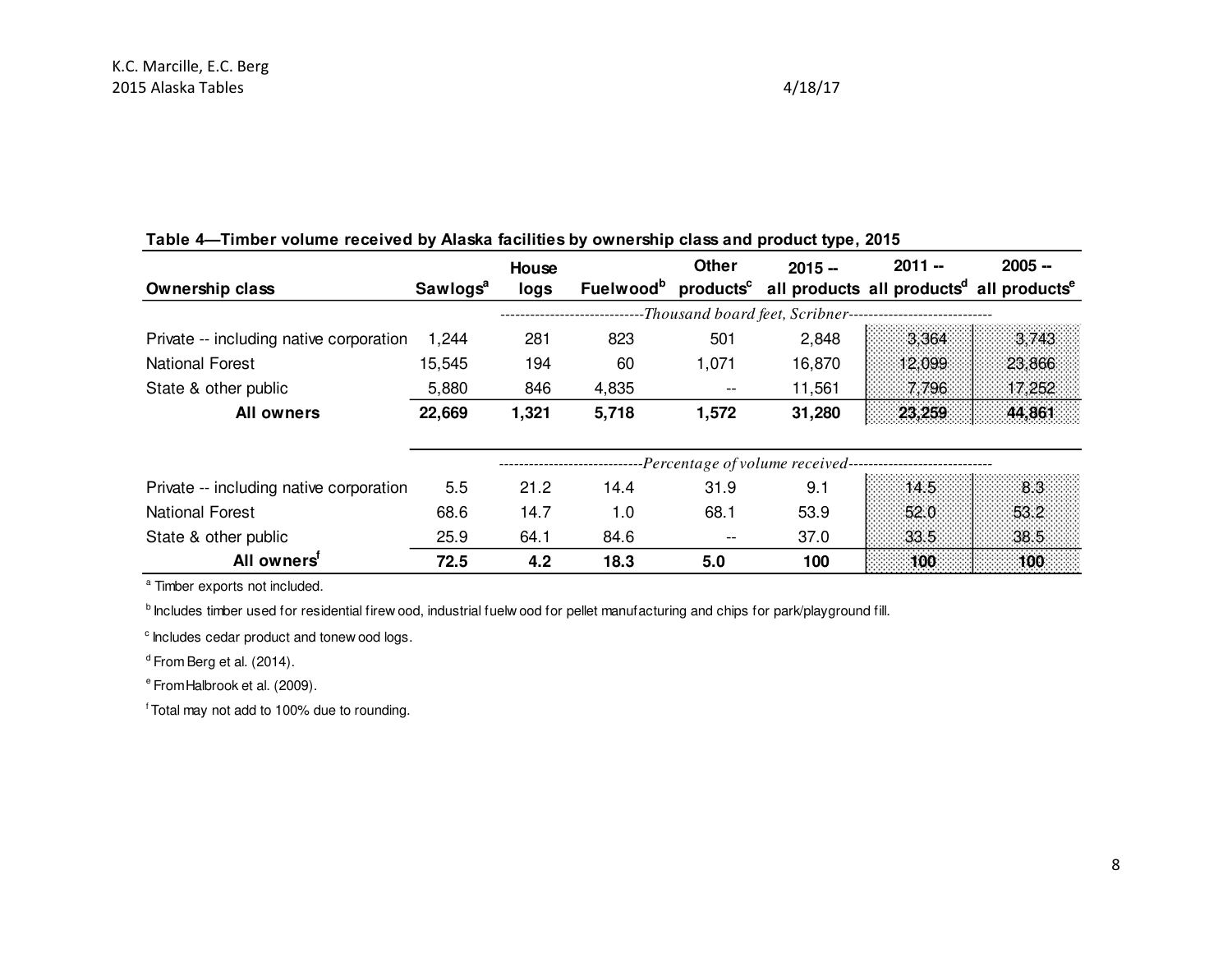# K.C. Marcille, E.C. Berg 2015 Alaska Tables 4/18/17

| <b>Species</b>       | Sawlogs <sup>a</sup> | House<br>logs | Fuelwood <sup>b</sup> | <b>Other</b><br>products <sup>c</sup> | $2015 -$                                                | $2011 -$<br>all products all products <sup>d</sup> all products <sup>e</sup> | $2005 -$ |
|----------------------|----------------------|---------------|-----------------------|---------------------------------------|---------------------------------------------------------|------------------------------------------------------------------------------|----------|
|                      |                      |               |                       |                                       | -Thousand board feet, Scribner------------------------- |                                                                              |          |
| Western redcedar     | 9,597                | 28            | 12                    | 1255                                  | 10,891                                                  | 5.671                                                                        | 1.857    |
| White spruce         | 2,530                | 942           | 4,254                 | $- -$                                 | 7,726                                                   | 6.174                                                                        | 6.154    |
| Sitka spruce         | 7,443                | 180           | 28                    | 71                                    | 7,722                                                   | 5.114.                                                                       | 10.877   |
| <b>Birch species</b> | 734                  | 48            | 1,232                 | 0                                     | 2,014                                                   | 1.660                                                                        | 230      |
| Western hemlock      | 1,579                | 44            | 23                    | 50                                    | 1,696                                                   | 3.114                                                                        | 23.539   |
| Alaska yellow-cedar  | 612                  | 57            | 7                     | 183                                   | 858                                                     | 373                                                                          | 1.099    |
| Other <sup>t</sup>   | 174                  | 22            | 162                   | 15                                    | 373                                                     | 1.153                                                                        | 1.105    |
| All species          | 22,669               | 1,321         | 5,718                 | 1,572                                 | 31,280                                                  | 23,259                                                                       | 44,861   |
|                      |                      |               |                       |                                       |                                                         |                                                                              |          |

#### **Table 5—Timber volume received by Alaska facilities by species and product type, 2015**

|                          |      |      |      | Percent of volume received--- |      |                 |
|--------------------------|------|------|------|-------------------------------|------|-----------------|
| Western redcedar         | 42.3 | 2.1  | 0.2  | 79.8                          | 34.8 | 24.4            |
| White spruce             | 11.2 | 71.3 | 74.4 |                               | 24.7 | 26.5<br>-13 7 - |
| Sitka spruce             | 32.8 | 13.6 | 0.5  | 4.5                           | 24.7 | 22.0<br>24.2    |
| <b>Birch species</b>     | 3.2  | 3.6  | 21.5 | 0.0                           | 6.4  | 0.5             |
| Western hemlock          | 7.0  | 3.3  | 0.4  | 3.2                           | 5.4  | 13.4<br>52.5    |
| Alaska yellow-cedar      | 2.7  | 4.3  | 0.1  | 11.6                          | 2.7  | 2.4             |
| Other <sup>f</sup>       | 0.8  | 1.6  | 2.8  | 0.9                           | 1.2  | 25              |
| All species <sup>9</sup> | 72.5 | 4.2  | 18.3 | 5.0                           | 100  | 100<br>-100     |

a Timber exports not included.

<sup>b</sup> Includes timber used for residential firew ood, industrial fuelw ood for pellet manufacturing and chips for park/playground fill.

 $c$  Includes cedar products and tonew ood logs.

 $d$  From Berg et al. (2014).

e From Halbrook et al. (2009).

<sup>f</sup> Species combined to avoid disclosure. Other species include cottonw oods, Balsam poplar, quaking aspen, red alder, and black spruce.

<sup>9</sup> Total may not add to 100% due to rounding.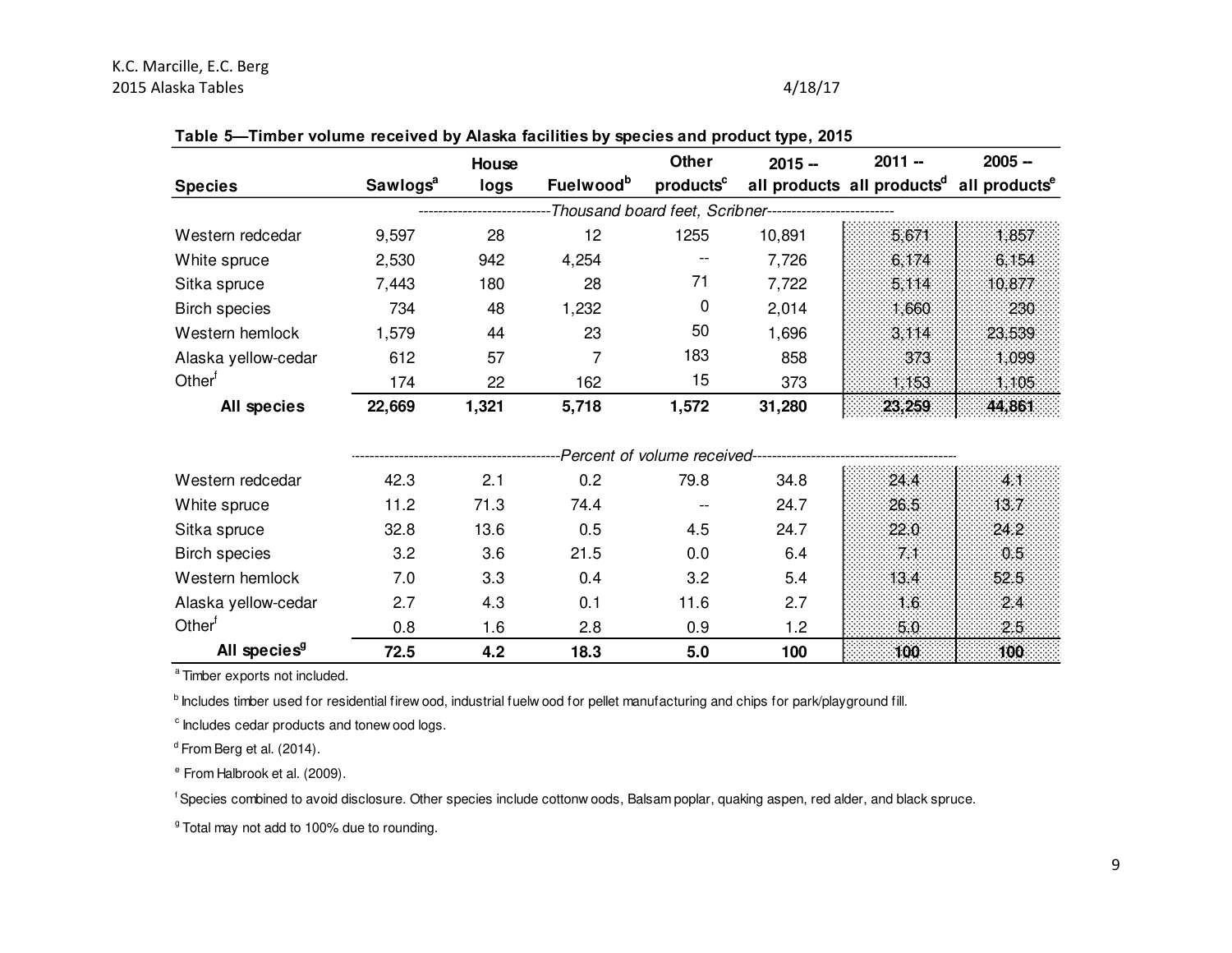| <b>Resource Area</b>                | Sawlogs <sup>a</sup> | House<br>logs | <b>Fuelwood</b> <sup>b</sup> | <b>Other</b><br>products <sup>c</sup> | $2015 -$                                     | $2011 -$<br>all products all products <sup>d</sup> all products <sup>e</sup> | $2005 -$ |
|-------------------------------------|----------------------|---------------|------------------------------|---------------------------------------|----------------------------------------------|------------------------------------------------------------------------------|----------|
|                                     |                      |               |                              |                                       | Thousand board feet, Scribner--------------- |                                                                              |          |
| Southeast                           | 19,071               | 166           | 60                           | 1,572                                 | 20,869                                       | 13.812                                                                       | 37.982   |
| Southcentral & Western <sup>1</sup> | 1,061                | 634           | 853                          | 0                                     | 2,547                                        | 3.022                                                                        | 2.900    |
| Interior                            | 2,538                | 520           | 4,805                        | 0                                     | 7,863                                        | 6.425                                                                        | 3.729    |
| All areas                           | 22,669               | 1,321         | 5,718                        | 1,572                                 | 31,280                                       | 23,259                                                                       | 44,8619  |
|                                     |                      |               |                              | -Percent of volume received--         |                                              |                                                                              |          |
| Southeast                           | 84.1                 | 12.6          | 1.0                          | 100.0                                 | 66.7                                         | 59.4                                                                         | 84.7     |
| Southcentral & Western <sup>1</sup> | 4.7                  | 48.0          | 14.9                         | 0.0                                   | 8.1                                          | 13.0                                                                         | 6.5      |
| Interior                            | 11.2                 | 39.4          | 84.0                         | 0.0                                   | 25.1                                         | 27.6                                                                         | 8.3      |
| All areas <sup>h</sup>              | 72.5                 | 4.2           | 18.3                         | 5.0                                   | 100.0                                        | 100.0                                                                        | 100.0    |

# **Table 6—Timber volume received by Alaska facilities by resource area and product type, 2015**

a Timber exports not included.

<sup>b</sup> Includes timber used for residential firew ood, industrial fuelw ood for pellet manufacturing and chips for park/playground fill.

 $\degree$  Includes cedar products and tonew ood logs.

 $d$  From Berg et al. (2014).

e From Halbrook et al. (2009).

<sup>f</sup> Resource areas combined to avoid disclosure.

<sup>g</sup> Includes 250 MBF from outside the state of Alaska (Halbrook et al. 2009).

 $h$  Total may not add to 100% due to rounding.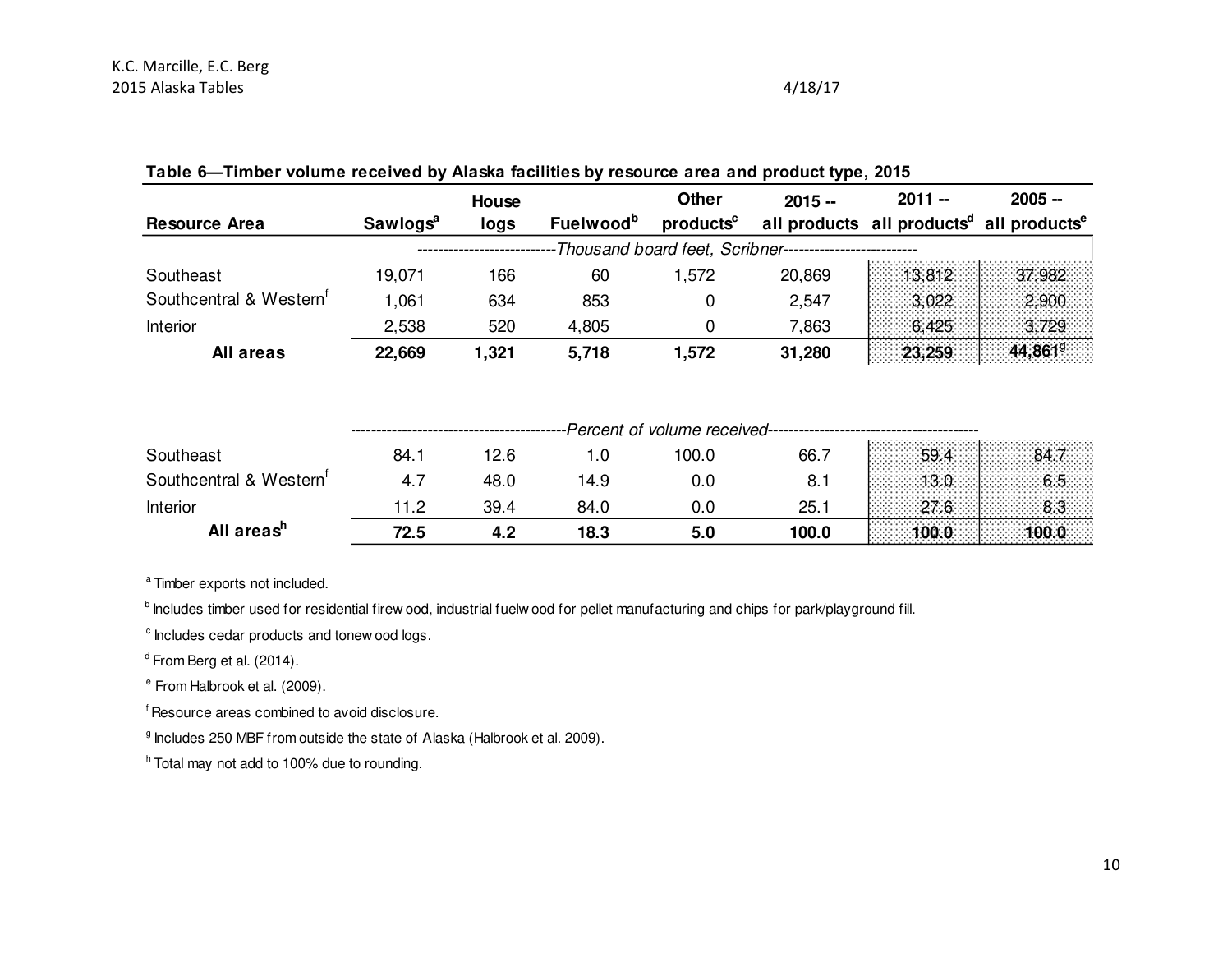|                                     | Lumber and other                     |                                            | <b>Fuelwood</b>             |                                      |  |
|-------------------------------------|--------------------------------------|--------------------------------------------|-----------------------------|--------------------------------------|--|
| Resource area                       | sawn products <sup>a</sup>           | <b>Products</b> <sup>b</sup><br>House logs |                             | Other Products <sup>c</sup>          |  |
|                                     | Thousand board feet.<br>lumber tally | Thousand<br>lineal feet                    | Bone-dry units <sup>d</sup> | Thousand board feet.<br>lumber tally |  |
| Southeast                           | 25,122                               | 68                                         | 724                         | 1,604                                |  |
| Southcentral & Western <sup>e</sup> | 1.315                                | 137                                        | 1.854                       | --                                   |  |
| Interior                            | 4,752                                | 113                                        | 12,390                      | $- -$                                |  |
| All areas                           | 31,189                               | 318                                        | 14,969                      | 1.604                                |  |

#### **Table 7—Alaska lumber, house log, fuelwood, and other product production by resource area, 2015**

<sup>a</sup> Includes all saw n products, regardless of facility type.

b Includes firew ood, w ood pellets, and w ood chips for recreational uses.

 $c$  Includes cedar products and tonew ood.

 $d$  Bone-dry unit (BDU) = 2,400 pounds of oven dry w ood.

 $e$  Resource areas combined to avoid disclosure.

## **Table 8—Number of active timber-processing facilities by borough/census area and product produced, 2015<sup>a</sup>**

| Borough/census area                         | Lumber         | <b>House logs</b> | Other <sup>b</sup> | <b>Total</b> |
|---------------------------------------------|----------------|-------------------|--------------------|--------------|
| Anchorage Borough                           |                | 3                 |                    | 4            |
| <b>Bethel Census Area</b>                   |                |                   |                    |              |
| Fairbanks North Star Borough                | 5              |                   | 2                  | 7            |
| Haines Borough                              | $\overline{c}$ |                   |                    | 2            |
| Juneau Borough                              |                |                   |                    |              |
| Kenai Peninsula Borough                     | 5              | $\overline{c}$    |                    | 7            |
| Ketchikan Gateway Borough                   | 2              |                   |                    | 2            |
| Kodiak Island Borough                       |                |                   |                    |              |
| Matanuska-Susitna Borough                   | 6              | 4                 |                    | 10           |
| Prince of Wales-Outer Ketchikan Census Area | $\prime$       |                   | 6                  | 13           |
| Skagway-Hoonah-Angoon Census Area           | 2              |                   |                    | 2            |
| Southeast Fairbanks Census Area             | 2              |                   |                    | 4            |
| Wrangell-Petersburg Census Area             | 5              |                   |                    | 6            |
| Yukon-Koyukuk                               |                |                   |                    |              |
| 2015 State total                            | 39             | 11                | 10                 | 60           |
| 2011 State total <sup>c</sup>               | 50             | 18                | 9                  | 77           |
| 2005 State total <sup>d</sup>               | 50             | 20                | 8                  | 78           |

<sup>a</sup> Does not include timber exporters.

**b** Other facilities include producers of fuelw ood, w ood pellets, cedar products, and tonew ood.

 $\textdegree$  From Berg et al. (2014).

<sup>d</sup> From Halbrook et al. (2009).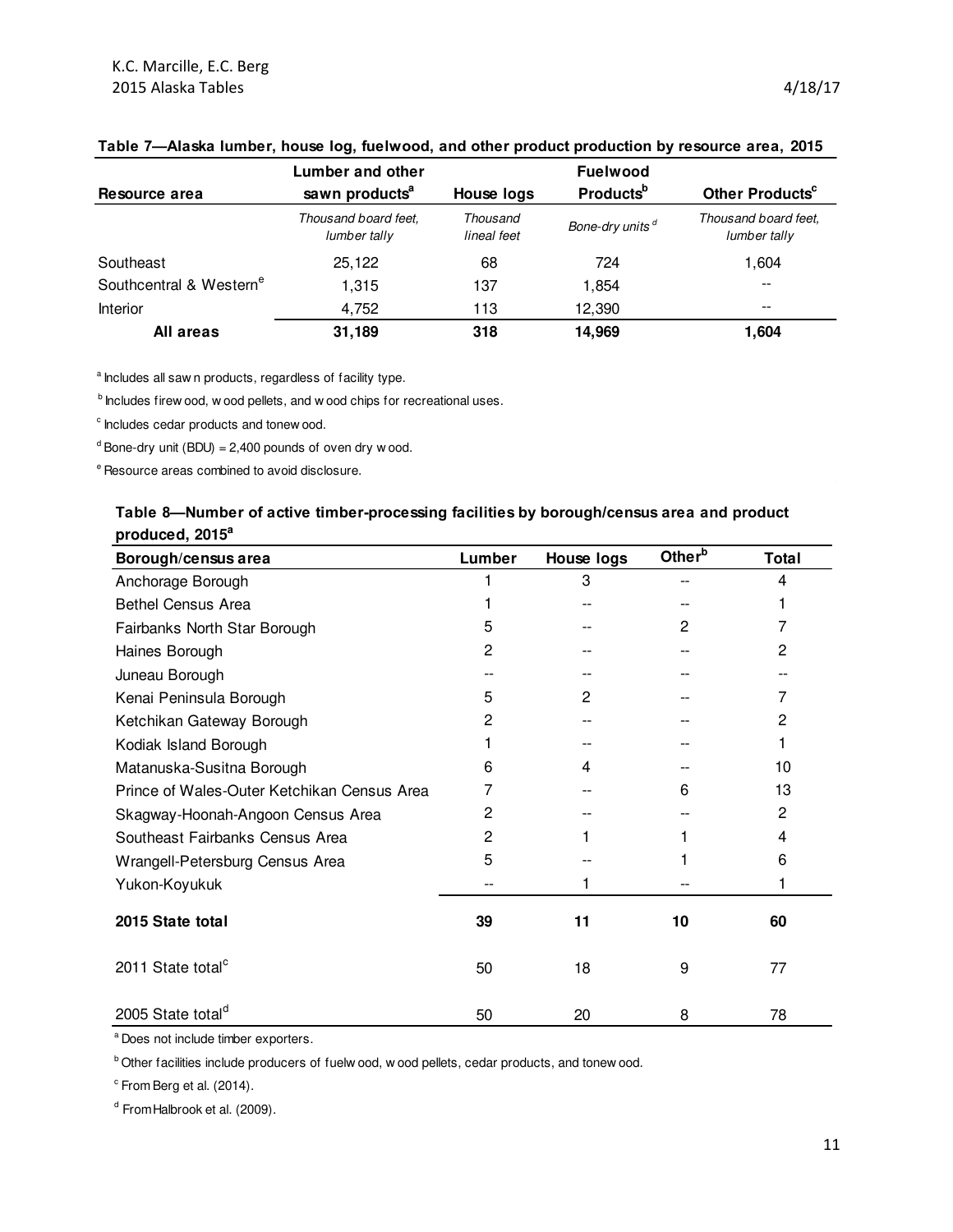| Annual lumber<br>production size class | Number of<br>sawmills | 2015 lumber<br>production <sup>a</sup> | Percentage<br>of total | Average<br>overrun |
|----------------------------------------|-----------------------|----------------------------------------|------------------------|--------------------|
|                                        |                       | MBF <sup>b</sup>                       |                        |                    |
| < 150 MBF lumber tally                 | 31                    | 1,516                                  | 5                      | 1.04               |
| 150 to 500 MBF lumber tally            | 3                     | 1,013                                  | 3                      | 1.17               |
| > 500 MBF lumber tally                 | 5                     | 28,190                                 | 92                     | 1.36               |
| 2015 State Total                       | 39                    | 30,719                                 | 100                    | 1.33               |
| 2011 State Total <sup>c</sup>          | 50                    | 20,558                                 |                        | 1.19               |
| 2005 State Total <sup>d</sup>          | 50                    | 54,861                                 |                        | 1.27               |

### **Table 9—Alaska annual lumber production and average overrun by sawmill size, 2015**

<sup>a</sup> Includes only saw n products from saw mills, does not include saw n products from the house log sector.

 $<sup>b</sup>$  Thousand board feet, lumber tally.</sup>

 $\textdegree$  From Berg et al. (2014).

<sup>d</sup> From Halbrook et al. (2009).

| Resource area <sup>b</sup>            | <b>Lumber production</b><br>capacity | House log<br>production capacity |  |  |
|---------------------------------------|--------------------------------------|----------------------------------|--|--|
|                                       | MBF, lumber tally                    | Thousand lineal feet             |  |  |
| Southeast                             | 98,255                               | 210                              |  |  |
| Southcentral & Western <sup>c</sup>   | 6,787                                | 417                              |  |  |
| Interior                              | 19,298                               | 200                              |  |  |
| 2015- all resource areas              | 124,340                              | 827                              |  |  |
| 2011- all resource areas <sup>d</sup> | 137,331                              | 1,740                            |  |  |
| 2005- all resource areas <sup>e</sup> | 240,159                              | 2,603                            |  |  |

# **Table 10—Alaska production capacity<sup>a</sup> by resource area and sector, 2015**

a Includes only facilities active during 2015.

 $b$  See Table 3 for a list of borough/census areas located w ithin resource areas.

 $\degree$  Resource areas combined to avoid disclosure.

 $d$  From Berg et al. (2014).

e From Halbrook et al. (2009).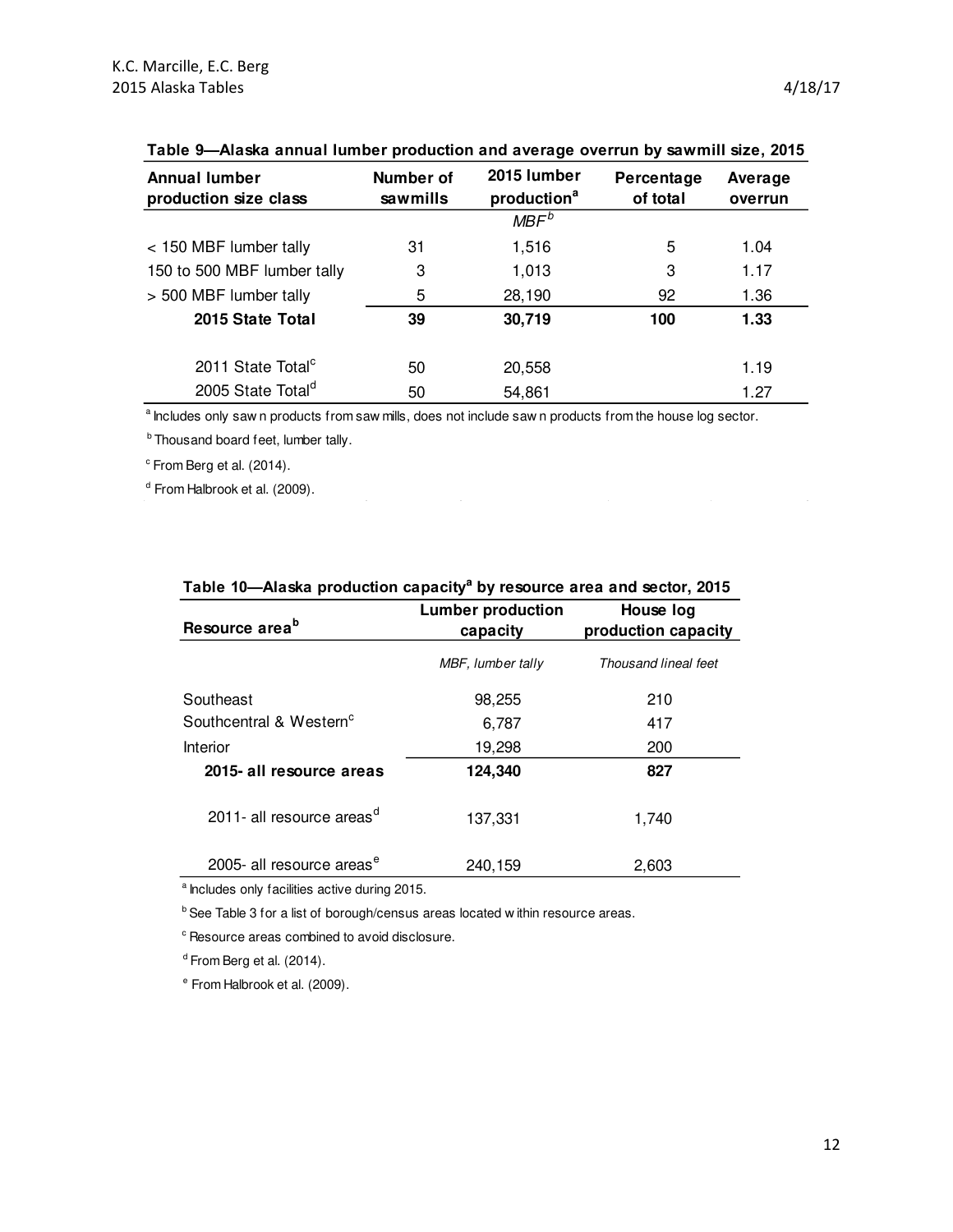|                                                 |                                | Annual timber processing capacity |                           | 2015 Timber use     |                                                  |  |
|-------------------------------------------------|--------------------------------|-----------------------------------|---------------------------|---------------------|--------------------------------------------------|--|
| Annual timber-processing<br>capacity size class | Number of<br>active facilities | Timber-processing<br>capacity     | <b>Sector</b><br>capacity | Volume<br>processed | <b>Capacity utilization</b><br>within size class |  |
| MBF <sup>b</sup>                                |                                | MBF <sup>b</sup>                  | Percent                   | MBF <sup>b</sup>    | Percent                                          |  |
| Sawmill sector                                  |                                |                                   |                           |                     |                                                  |  |
| $< 250$ MBF                                     | 17                             | 2,380                             | 2.4                       | 827                 | 34.7                                             |  |
| 251-500 MBF                                     | 5                              | 1,818                             | 1.9                       | 303                 | 16.7                                             |  |
| 501-1000 MBF                                    | 7                              | 5,886                             | 6.0                       | 1,127               | 19.1                                             |  |
| >1000 MBF                                       | 10                             | 87,602                            | 89.7                      | 20,780              | 23.7                                             |  |
| Sawmill sector total                            | 39                             | 97,686                            | 100                       | 23,037              | 23.6                                             |  |
| House log & other <sup>c</sup> sectors          | 18                             | 23,708                            | 100                       | 1,652               | 7.0                                              |  |
| 2015 combined sector totals                     | 57                             | 121,394                           |                           | 24,689              | 20.3                                             |  |
| 2011 combined sector totals <sup>d</sup>        | 77                             | 132,794                           |                           | 20,741              | 15.6                                             |  |
| 2005 combined sector totals <sup>e</sup>        | 77                             | 202,156                           |                           | 46,131              | 21.4                                             |  |

**Table 11—Alaska annual timber-processing capacity<sup>a</sup> and use by size class and sector, 2015**

<sup>a</sup> Includes facilities active during 2015 only. Does not include timber exporters.

**b** Thousand board feet, Scribner

c Other sectors include cedar products, tonew ood and firew ood (excluding pellet plants) manufacturers.

<sup>d</sup> From Berg et al. (2014).

e From Halbrook et al. (2009).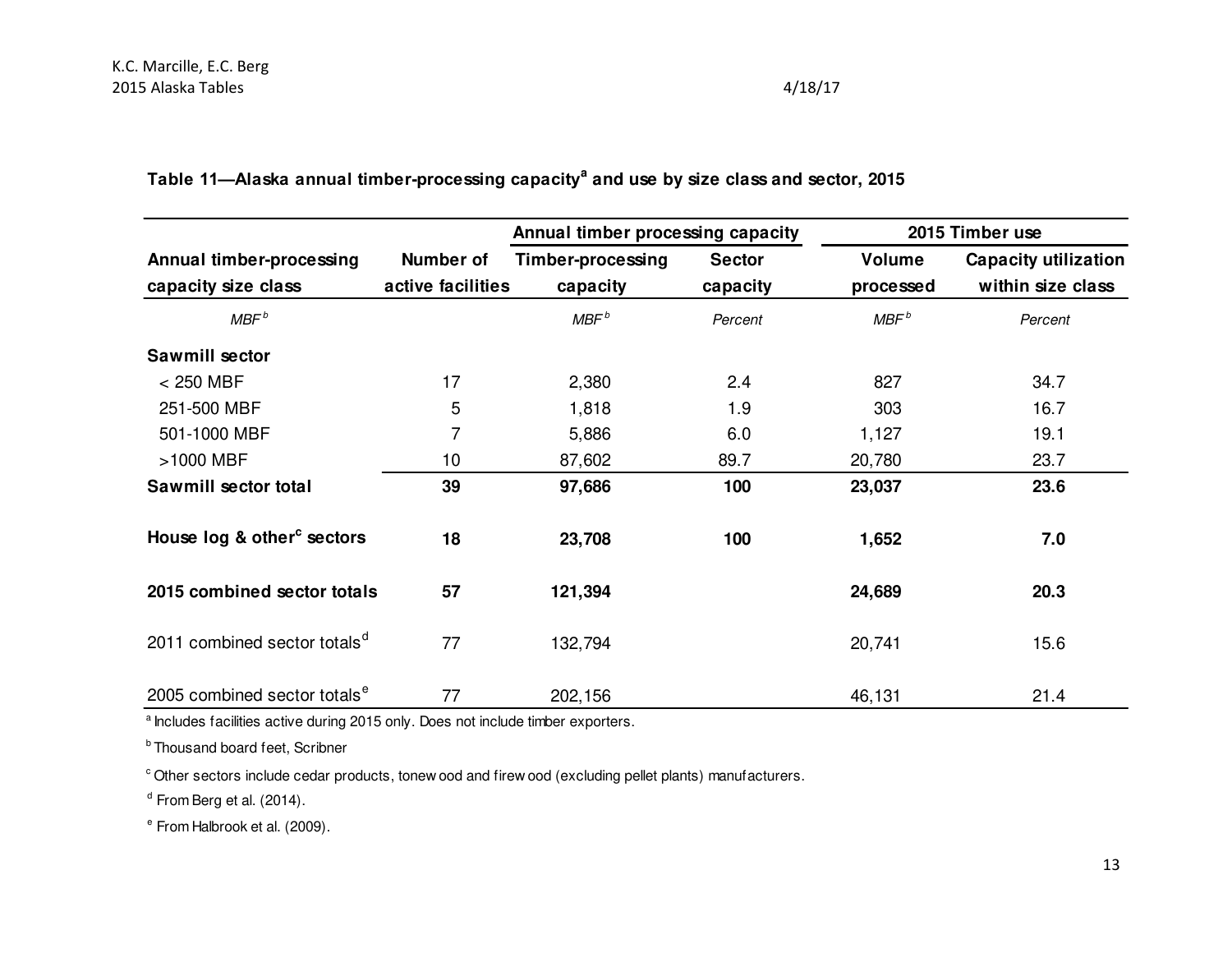| <b>Type of residue</b> | BDU <sup>b</sup> per MBF lumber tally |
|------------------------|---------------------------------------|
| Coarse                 | 0.60                                  |
| Sawdust                | 0.17                                  |
| Planer shavings        | 0.09 <sup>c</sup>                     |
| Bark                   | 0.17                                  |
| Total                  | 0.95                                  |

**Table 12—Alaska sawmill<sup>a</sup> residue factors, 2015**

<sup>a</sup> Includes saw mills producing only lumber and no other products.

 $<sup>b</sup>$  Bone-dry unit (BDU = 2,400 lb of oven-dry w ood) of residue</sup> generated for every 1,000 board feet of lumber manufactured.

 $\textdegree$  This factor represents only the few pristine Alaskan saw mills that planed lumber. The combined planer shavings factor w as <0.001 for all saw mills w hich only produced lumber, w hether or not the mills reported planer shavings.

|                     | <b>Residue disposition</b>      |                       |                         |        |        |  |  |
|---------------------|---------------------------------|-----------------------|-------------------------|--------|--------|--|--|
| Type of residue     | <b>Pulp chips</b>               | Fuelwood <sup>a</sup> | Other uses <sup>b</sup> | Unused | Total  |  |  |
|                     | -Bone-dry units <sup>c</sup> -- |                       |                         |        |        |  |  |
| Coarse <sup>d</sup> | 13,886                          | 4.851                 | 1.067                   | 1.453  | 21,256 |  |  |
| Sawdust             | 550                             | 4,393                 | 656                     | 490    | 6,089  |  |  |
| Shavings/peelings   | $- -$                           | 171                   | 1,126                   | 192    | 1,490  |  |  |
| <b>Bark</b>         | --                              | 3.615                 | 1,346                   | 1.127  | 6,088  |  |  |
| All residues        | 14,436                          | 13,029                | 4.196                   | 3,262  | 34,923 |  |  |

**Table 13—Production and disposition of mill residue from Alaska's forest products industry, 2015**

<sup>a</sup> Fuelw ood uses include fuel/firew ood for heating and w ood pellet production.

b Other uses primarily include animal bedding, mulch, and landscape material.

 $\textdegree$  Bone-dry unit (BDU) = 2,400 pounds of oven dry w ood.

<sup>d</sup> Coarse residue includes chips, edgings, slabs, cull sections of logs and log ends.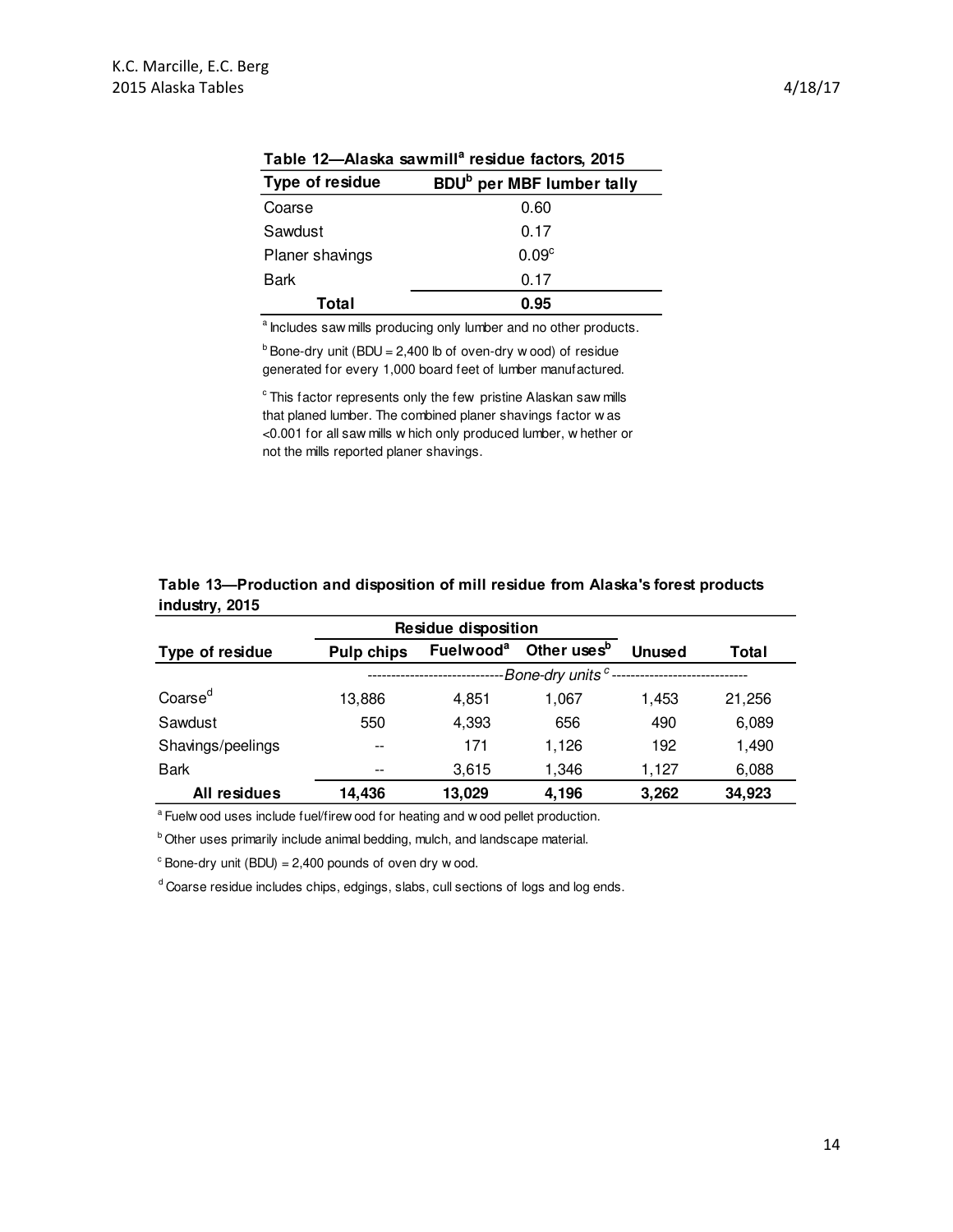| <b>Product</b>                           | Alaska | West<br>$\text{Coast}^a$ | <b>Other</b><br><b>States</b> | <b>Pacific</b><br><b>Rim</b> | Canada | 2015 Total          |
|------------------------------------------|--------|--------------------------|-------------------------------|------------------------------|--------|---------------------|
|                                          |        |                          |                               | -Thousands of 2015 dollars-- |        |                     |
| Lumber                                   | 5,964  | 4.718                    | 1.087                         | 1.141                        | 149    | 13,059              |
| Other <sup>b</sup>                       | 9,464  | 713                      | --                            |                              | 79     | 10,256              |
| <b>Total primary product</b>             | 15,427 | 5,431                    | 1,087                         | 1,141                        | 228    | 23,314              |
| Residues <sup>c</sup>                    |        |                          |                               |                              |        | $4,886^e$           |
| Sawlog and pulpwood exports <sup>d</sup> |        |                          |                               |                              |        | 86,207 <sup>e</sup> |
| 2015 Total sales value                   |        |                          |                               |                              |        | 114,407             |
| 2011 Total sales value <sup>f</sup>      |        |                          |                               |                              |        | 141,158             |
| 2005 Total sales value <sup>9</sup>      |        |                          |                               |                              |        | 177.278             |

#### **Table 14—Destination and sales value of Alaska's primary wood products and sawmill residue, free on board (f.o.b.) the producing facility in 2015**

a West Coast states include California, Haw aii, Oregon, and Washington.

**b** Other products include house logs, firew ood, w ood pellets, cedar products and tonew ood.

 $c$  Residue products include firew ood, garden mulch, animal bedding and w ood chips for park/playground fill and landscaping.

<sup>d</sup> United States Internationl Trade Commission (USITC) Dataw eb tool.

e Data pooled across destinations to prevent disclosure of confidential information.

<sup>f</sup>From Berg et al. (2014).

<sup>g</sup> From Halbrook et al. (2009).

Figure 2 (below) traces the flow of wood fiber inputs and outputs in Alaska's primary timber industry by sector, demonstrating the utilization of Alaska's timber harvest in cubic feet for 2015. By converting all facility inputs from board feet Scribner to cubic feet, inputs are measured in the same units as outputs – thus accounting for both mill residues and timber products. This allows the wood fiber from different sectors of the industry, which usually express outputs in different units, to be analyzed collectively. The following conversion factors, converting Scribner board foot volume to cubic feet (BFCF), were developed from log size specifications, as well as product and residue recovery information, provided by processors of Alaska's 2015 timber harvest:

- 6.54 board feet per cubic foot for house logs
- 6.20 board feet per cubic foot for other products
- 5.30 board feet per cubic foot for sawlogs, including exports
- 3.06 for fuelwood products

These board-foot-to-cubic-foot (BFCF) ratios have changed through time as a result of changes in product recovery and residue production.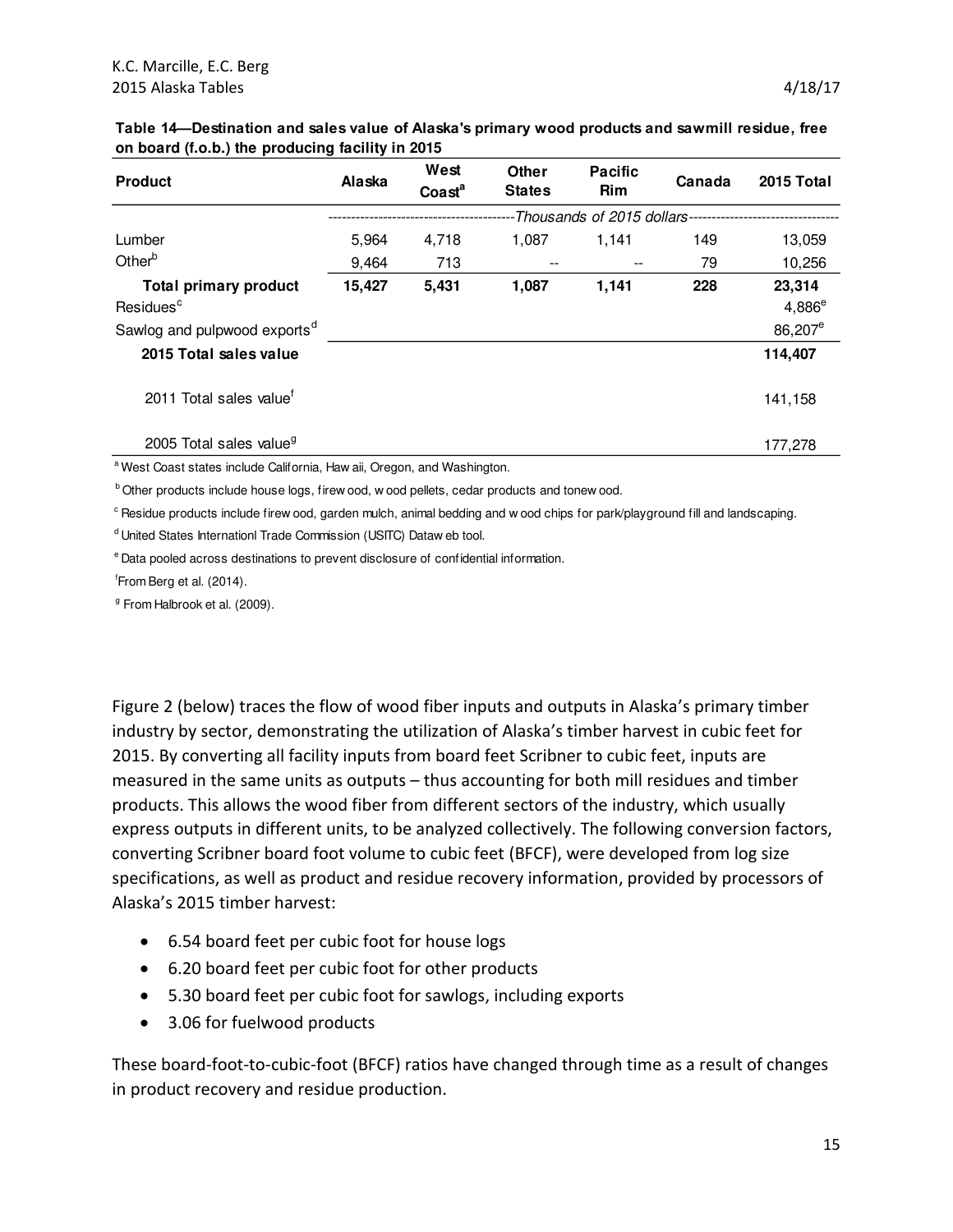

#### Use of Alaska's 2015 timber harvest in thousand cubic feet (MCF), excluding bark.

<sup>a</sup> Other manufacturers include manufacturers of tonewood and cedar products.

b Miscellaneous uses include landscape, mulch, and animal bedding.

**Figure 2 – Utilization of Alaska's timber harvest, 2015.**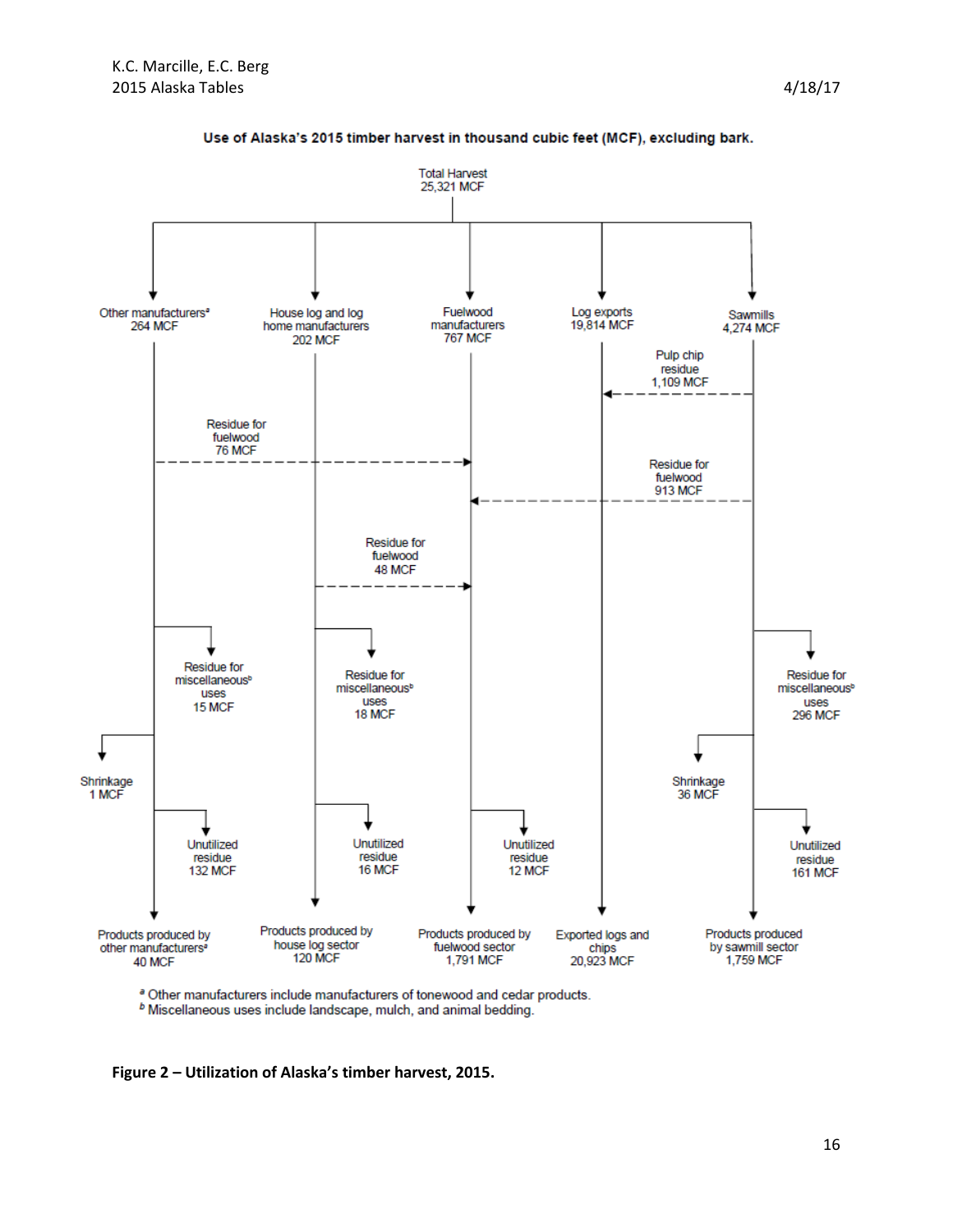# **Glossary**

**Board foot** – A unit of measure applied to lumber that is 1-ft long, 1-ft wide and 1-in thick (or its equivalent) and also associated with roundwood as to its potential yield of such products.

**Board foot to Cubic foot ratio (BFCF)** – BBER developed conversion factors for each timber processing sector (by state) to convert Scribner board foot volume to cubic foot using the methods outlined in Keegan et al. (2011). Ratios have changed through time as a result of changes in product recovery, residue production, and shifts in log diameter size utilized. BFCF ratios accounted for both primary products and residue volumes.

**Bone dry unit (BDU)** – The amount of wood residue that weights 2,400 lbs (1,088 kg) at 0 percent moisture content. One BDU equals approximately 9.49 yd<sup>3</sup> or 96 ft<sup>3</sup> of solid wood.

**Cubic foot**  $- A$  unit of true volume that measures 1 ft by 1 ft by 1 ft (30.48 by 30.48 by 30.48 cm).

**Fuelwood** – Refers to wood used in the production of industrial heat and steam and residential firewood as well as wood pellet production. Pellets can be produced from mill residues (e.g., sawdust and shavings) as well as chipped roundwood.

**House log** – Roundwood timber used to construct log homes. Products manufactured from house logs can be sawn, scribed by hand, notched or milled by lathe to meet customer construction needs. House log timber is often dead (by choice, because "green" logs usually require drying before they can be used for construction) and of lower value than sawlogs.

**Lumber recovery factor (LFR)** – The volume of lumber recovered (in board feet) per cubic foot of log processed.

**Lumber tally** – The volume of sawn products, usually expressed in board feet.

**Overrun** – The volume of lumber actually obtained from a log in excess of the estimated volume of the log, based on log scale.

**Product recovery ratios** – Finished product volume divided by timber input volume (output in sector specific units per input in Scribner). For sawmills, expressed as MBF lumber tally/MBF log scale (Scribner in this report). Recovery ratios are used to assess recovery trends and in other useful calculations including board feet Scribner per cubic foot of logs processed. An expression of relative mill processing efficiency.

**Production capacity (owner reported)** – Potential ability of a facility to produce output per shift or 240 day work year, assuming one 8-hour shift per day, firm market demand for products, and sufficient supply of raw materials. For sawmills, expressed as thousand board feet lumber tally per shift or per year. Production capacity included in BBER reports is directly reported by facility owners or managers, as thousand board feet (MBF) lumber tally output per work year for sawmills and thousand lineal feet (MLF) of house log output per work year for log home manufacturers.

**Recovery** – The volume of output per unit of input, a measure of mill efficiency. Recovery factors (output in sector specific units per input in Scribner) are used to express the relationship between inputs